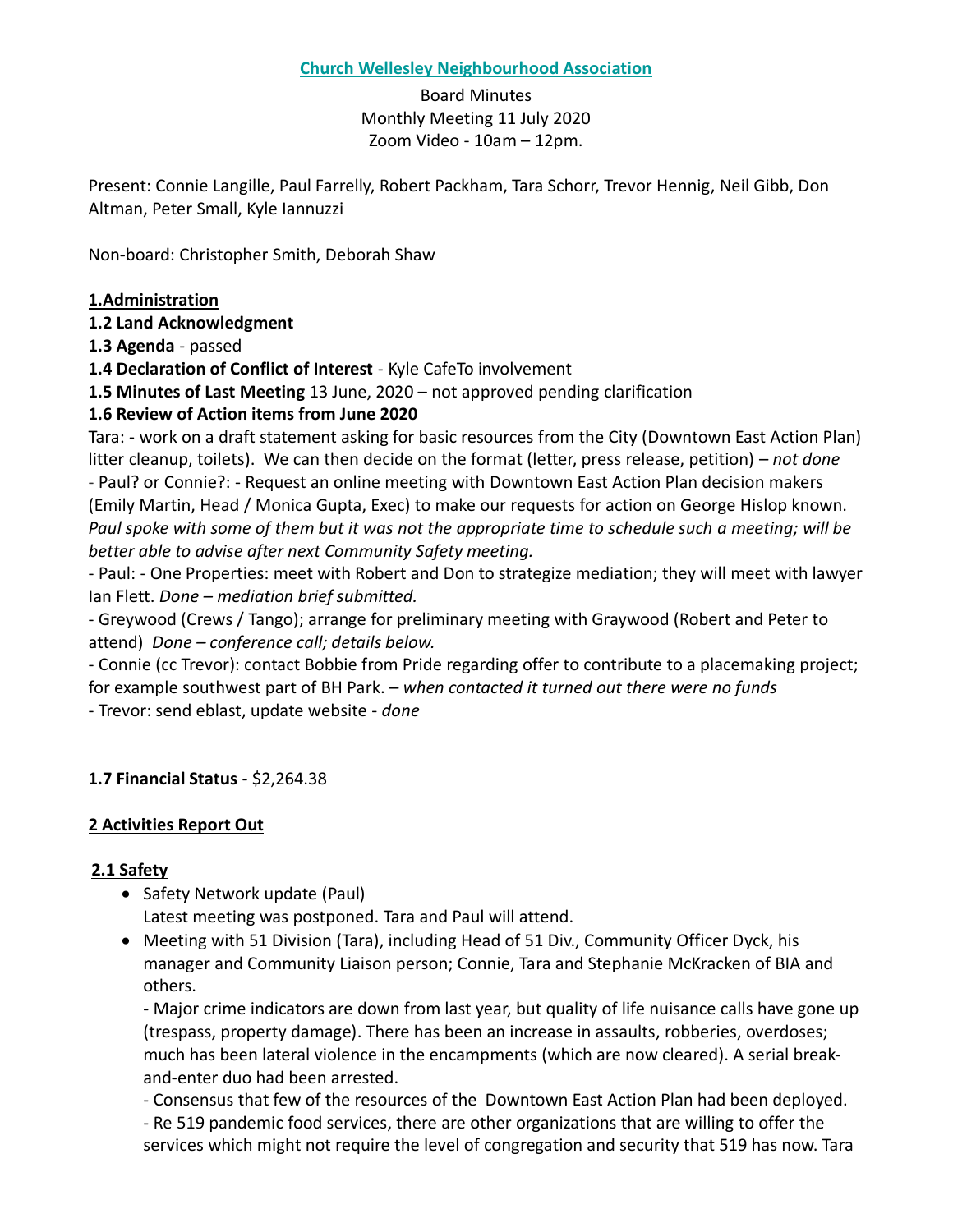said she would reach out to 519.

- Homophobic preacher David Lynn reappeared at Church and Wellesley briefly in June. Charges and bans against him had been dropped by provincial Crown Attorney. Proving a hate crime is very difficult. They have asked for a meeting with the Crown Attorney. If Lynn appears again he could be arrested for Disurbing the Peace or Interfering with Peaceful Enjoyment of Businesses. A strategy of escalating by drowning him out with music or chants will not work because the legal argument can be made that the counter-measures are as loud and disturbing as him and therefore also breaching the law; 2) he wants these reactions so he can record and disseminate them on the Internet.

- meeting with Crown Attorney (to be organized by Sgt. Dyck) will help determine what kind of evidence to collect in order to levy charges against him; the Crown is hesitant to levy hate crime.

-Kyle said Lynn held a rally at Sunnyside in June with no physical distancing. Kyle called 311 who told him the life guards were not responsible for enforcing distancing (even though they do have numbers to call when they need reinforcement from police). The City did nothing to disperse the crowd.

- Kyle said the Human Rights tribunal might be a better route to take to deal with Lynn, rather than the courts. It might be useful to find an invididual who had been exposed to Lynn's hate speech and felt victimized and ask the 519 to support them with legal service to lodge a human rights complaint.

- we should reach out to the 519 and to the BIA in order to come up with an effective community response. Tara and Kyle will have a discussion re the human rights approach.

• Meeting with Sanctuary – Neil advised that entire executive should meet with Sanctuary to get their viewpoint regarding George Hislop park, encampments and gentrification. Connie will further flesh out the context and participants of such a meeting within next couple of weeks.

### **2.2 Development** - Paul

- Crews & Tango; Robert, Paul and Don met with a Graywood, their architect and planner. Preliminary sketches show a 12 story mid-rise that conforms to Church Street Character Area, North Downtown Yonge Planning framework and maintains the heritage building. A bar space will be allocated within the new build.
- 66 Wellesley E One Development. Paul, Peter, Donald and Robert worked on and submitted the mediation brief. LPAT Hearing set for September; City opposes the application because of shadow on Barbara Hall Park. 64 Wellesley heritage designation is no longer being objected to by the developer. Donald also submitted regarding Paul Kane Park. Robert and Paul will appear at LPAT hearing if it goes ahead.
- Yonge Tomorrow Stakeholders meeting Robert
	- unable to attend

- because of COVID-19 the design has taken a strong turn towards pedestrianization: no vehicles from Edward to south end of Dundas Square; one-way traffic from Edward to Elm.

- next public consultation (#3) is scheduled for September
- 2-8 Gloucester
	- excavation and demolition continues
- 33 Isabella (infill of tennis courts)
	- public consultation meeting July 16
	- we haven't any objections to present at the meeting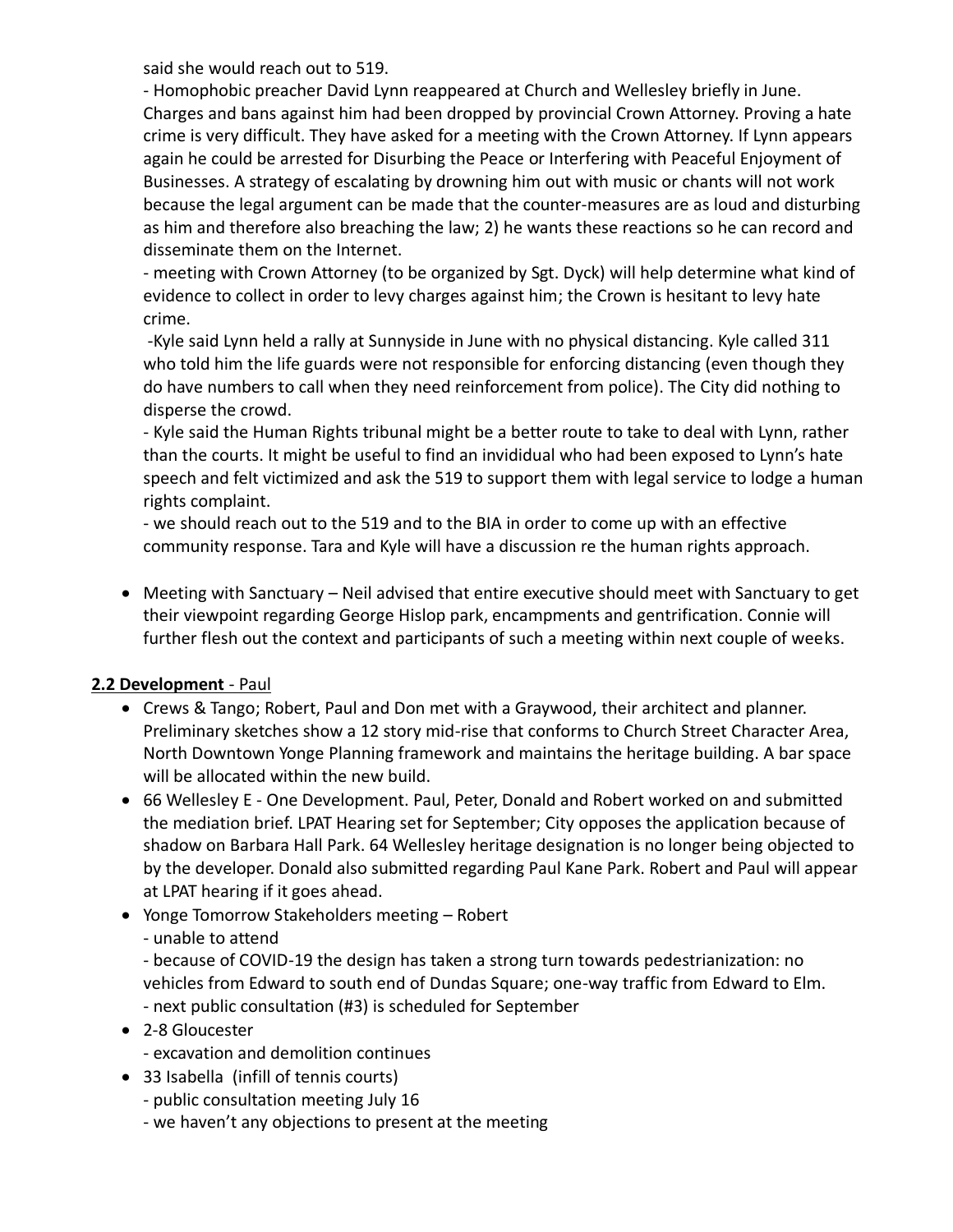## **2.3 Heritage** - Paul

• Working on a heritage designation for the unoccupied house beside former Catholic Children's Aid. The house is owned by PlazaCorp, who is applying to build at the CCA site, but the developer did not include the house in the application because it has more restricted (residential neighbourhood) zoning. The developer may apply for a variance at a later date.

## **2.4 Placemaking**

• Barbara Hall Park – there is a fence around the area to the south of the 519 where the encampment used to be

- Connie sent a list of some needed improvements to the new Parks rep (benches; lighting; AIDS memorial pathway, plantings etc.). We will see what happens.

• George Hislop Park

- 75 encamped people moved from park to better housing. The city put up a fence at the park borders along Charles and Isabella Streets, so it is inaccessible.

- We need to find out what the rehab plan for the park is and if there is a plan to release funding for the complete park rebuild. Put on agenda for Councillor's meeting.

- illegal pigeon feeding may soon make a comeback - 311 calls have had no effect in the past. Discuss options at the next meeting.

• Church St resurfacing

- resurfacing from Gloucester St to Park Rd. August to October

• Donations to community partners – item deferred

## **2.5 Membership**

- Concrete actions we can take to ensure diversity of the board (recruitment, anti oppression framework, etc) – item was merged in with discussion of opening up Director's meetings below.
- Charles Area Neighbours Alliance (CAN-Alliance)

- Connie reached out to them to offer to work with them on shared interests, but they seem not to be interested. Paul has met with some of the individuals at Sanctuary / George Hislop meetings and found they are focused squarely on the homeless and Sanctuary as the problem. We have some concern that future changes to George Hislop Park could be unduly influenced by NIMBY interests of the CAN-Alliance and Silver Hotel Group (Andorre House / Deepak Ruparell) who seem to have the ear of the mayor. We should put on agenda for meeting with the Councillor. Kyle recommended that our focus be on the mayor and to go public through the media, highlighting that the interests of the Village are overlooked by the leadership of the City, a side effect of amalgamation in which the urban core's needs are put second behind the outlying areas. Kyle has been contacting news desks to ask that an investigative reporter research and write a series on the state of our community.

- Paul will contact Deepak Ruparell to clarify how he is connected to CAN-Alliance

- Trevor input 2019 members into MailChimp and included tags for all members as to the month they joined, so we have the option of sending out renewals targeted to the join/renewal anniversary. He will send email renewal notices for past year, and then quarterly and we'll see how that goes.
- Amount of annual membership was discussed; Trevor and Tara to discuss and present.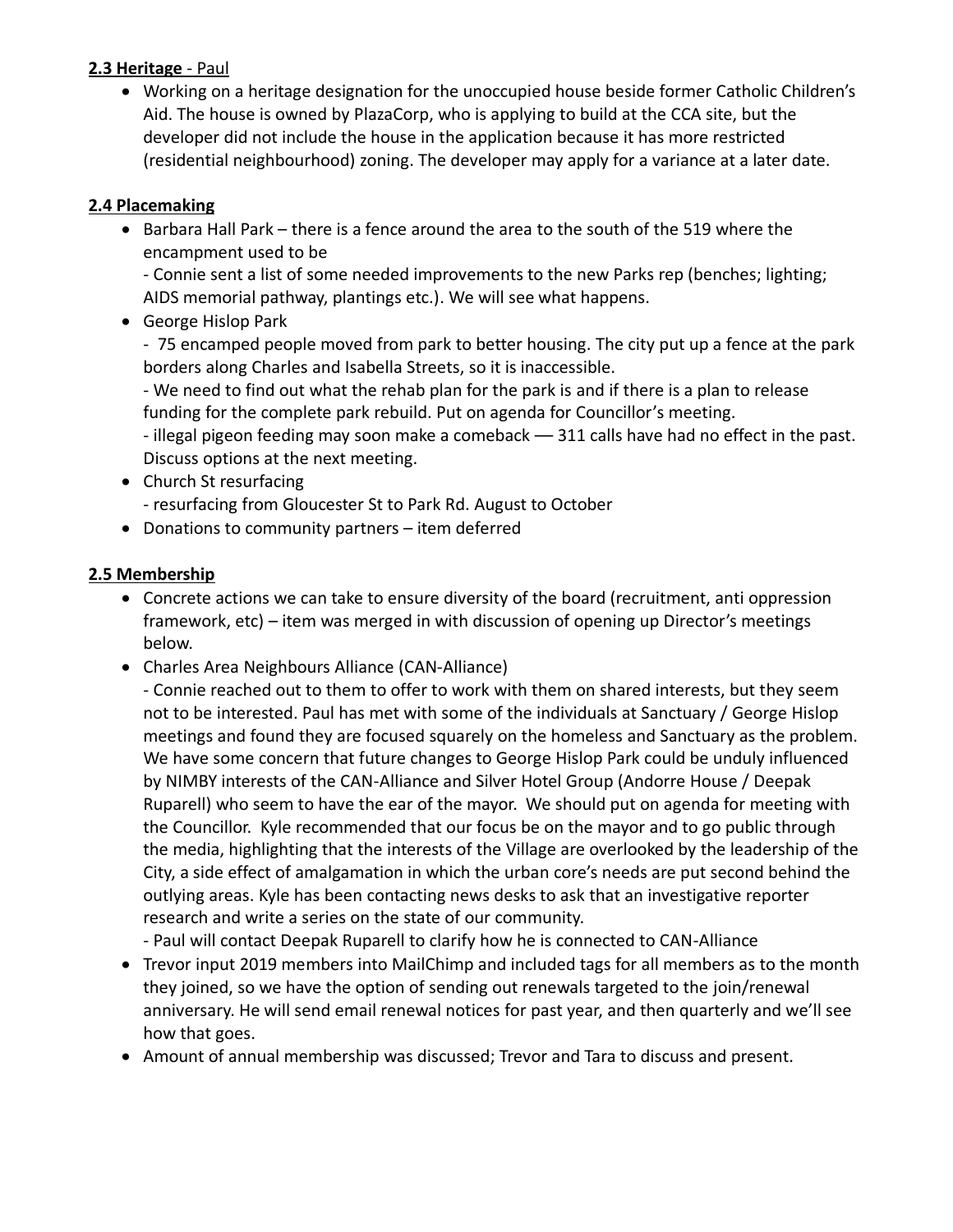### **2.6 Communications**

- Crews / Tango: eblast, facebook and website article on July 16 online info session
- Opening Directors meetings to community.

- Tara put forth that we ought to be actively informing the community when the Director's meeting occur and invite them to observe online; someone would monitor the chat; this would be a way to better engage the community and letting them know what the CWNA is doing. It would also be a way to get viewpoints from a greater diversity of individuals, given the executive is not racially diverse.

- Paul said that there are differences between the Directors meetings and public meetings and that a better forum would be public meetings. We have to work through a lot of items every meeting and adding this additional layer could be counterproductive.

- Connie asked how we could vet attendees to make sure that they are actually residents of the area, as the Facebook group is global. Would an eblast to our mailing list be better? Kyle said we ought not to post an open invite on the Facebook Group, but rather place a post referring to a page on our website for further information.

- Neil clarified that the attendees would have chat only and could post questions via chat, so would not interrupt the proceedings. Don emphasized there would have to be a strict protocol for conducting the meeting so that chat questions are dealt with after each main topic is discussed by the Board and we may even require a moderator. Robert thought questions should be dealt with at the end of the meeting.

- Tara volunteered to facilitate meetings, as she has experience doing so.

- Kyle put forward a motion, seconded by Tara: "I'd like to formally move that our board of director's meetings have public notice and be open to public attendance. I also move that we have an opportunity to receive statements and presentations from the public at the top of our meeting. I move that the board can ask questions of the presenter and that the chair moderate the time for these interactions."

- Paul moved to table Kyle's motion until next month's meeting. Don seconded. In the recorded vote Kyle and Tara opposed the tabling of the motion.

- Neil suggested we continue the conversation via emails and try to come to a consensus on processes and procedures. Tara will start an initial email to all Board members.

### **2.7 BIA CaféTO Alternative**

• Kyle worked with the councillor's office and natural playground designer Adam Bienenstock to create a hybrid summer street plan for Church Street taking into account the narrow sidewalks, COVID-19 restrictions and unique character of the Village. The plan combined aspects of CafeTO, ActiveTO and CurbTO to create a park-like environment in the street; traffic and parking lanes would be replaced with natural environments and organic furniture. The design also accommodated COVID-19 safety needs. His team met with the heads of every relevant City department to get the go-ahead. The City said no to closing the street to all traffic, so the design was modified to allow two-way traffic. The BIA rejected the plan as it could not see the economic advantage of a plan that did not incorporate patios on the street, even though takeout (including alcohol) would be allowed. Further changing the plan to accommodate patios on the street and a street park may have created too much of a destination that would not be safe in COVID times. It is still possible that something like this could be implemented elsewhere, like Yonge Street.

This summer, the BIA opted for CafeTO, with restaurants and bars operating patios on the street.